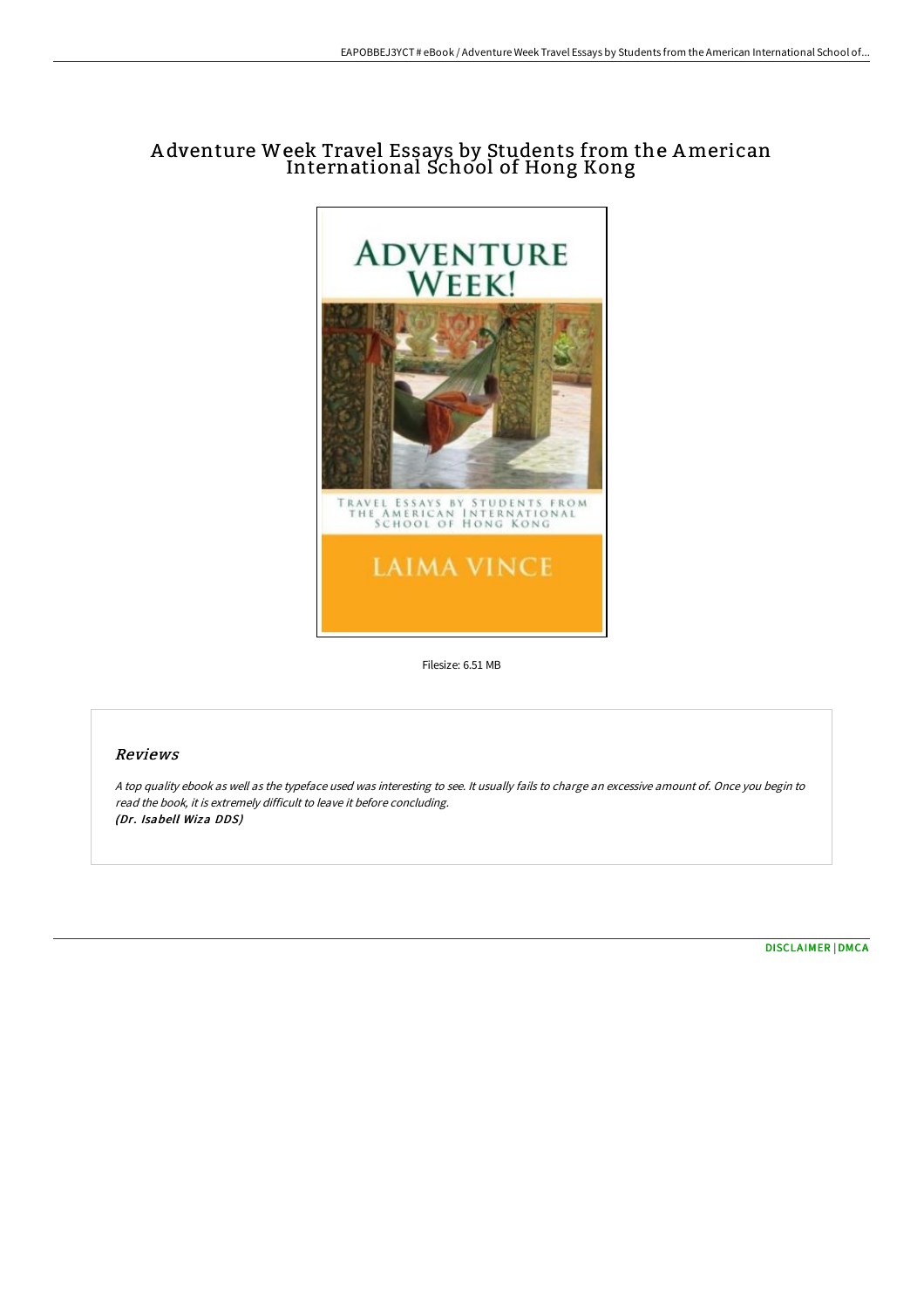## ADVENTURE WEEK TRAVEL ESSAYS BY STUDENTS FROM THE AMERICAN INTERNATIONAL SCHOOL OF HONG KONG



To save Adventure Week Travel Essays by Students from the American International School of Hong Kong PDF, please click the web link below and save the file or gain access to other information which might be in conjuction with ADVENTURE WEEK TRAVEL ESSAYS BY STUDENTS FROM THE AMERICAN INTERNATIONAL SCHOOL OF HONG KONG ebook.

CreateSpace Independent Publishing Platform. Paperback. Condition: New. This item is printed on demand. 150 pages. Dimensions: 9.0in. x 6.0in. x 0.4in.Since 2005 the American International School of Hong Kong has developed an Outdoor Education and Leadership Program that enables the whole high school to annually go off campus and take part in outdoor education and adventure, in community service, or in leadership programs in a variety of locations. Every October, the week before autumn break, regular high school classes are suspended and all students take part in this oF-campus program. The Adventure Week program is designed to develop students holistically in a way not possible in the classroom or home setting. During the 2013 14 academic year students from the American International School of Hong Kong traveled to the following locations: Siem Reap, Cambodia; Borneo, Malaysia; Guangzhou, China; Fiji; Bali, Indonesia; North Island, New Zealand; and India. I challenged my twelfth grade students to write travel essays reflecting on their adventures and community service work in the various destinations they visited. I also challenged myself to write a travel essay about my experience as a teacher in Cambodia. This collection of essays is the result of my students work. In these essays students reflect on the impact of poverty on children and families; on how little it takes to make a person happy when life is stripped down to its barest essentials; and on how good it feels to replace electronic friendships with real ones. This item ships from La Vergne,TN. Paperback.

Read Adventure Week Travel Essays by Students from the American [International](http://techno-pub.tech/adventure-week-travel-essays-by-students-from-th.html) School of Hong Kong Online  $\overrightarrow{116}$ Download PDF Adventure Week Travel Essays by Students from the American [International](http://techno-pub.tech/adventure-week-travel-essays-by-students-from-th.html) School of Hong Kong